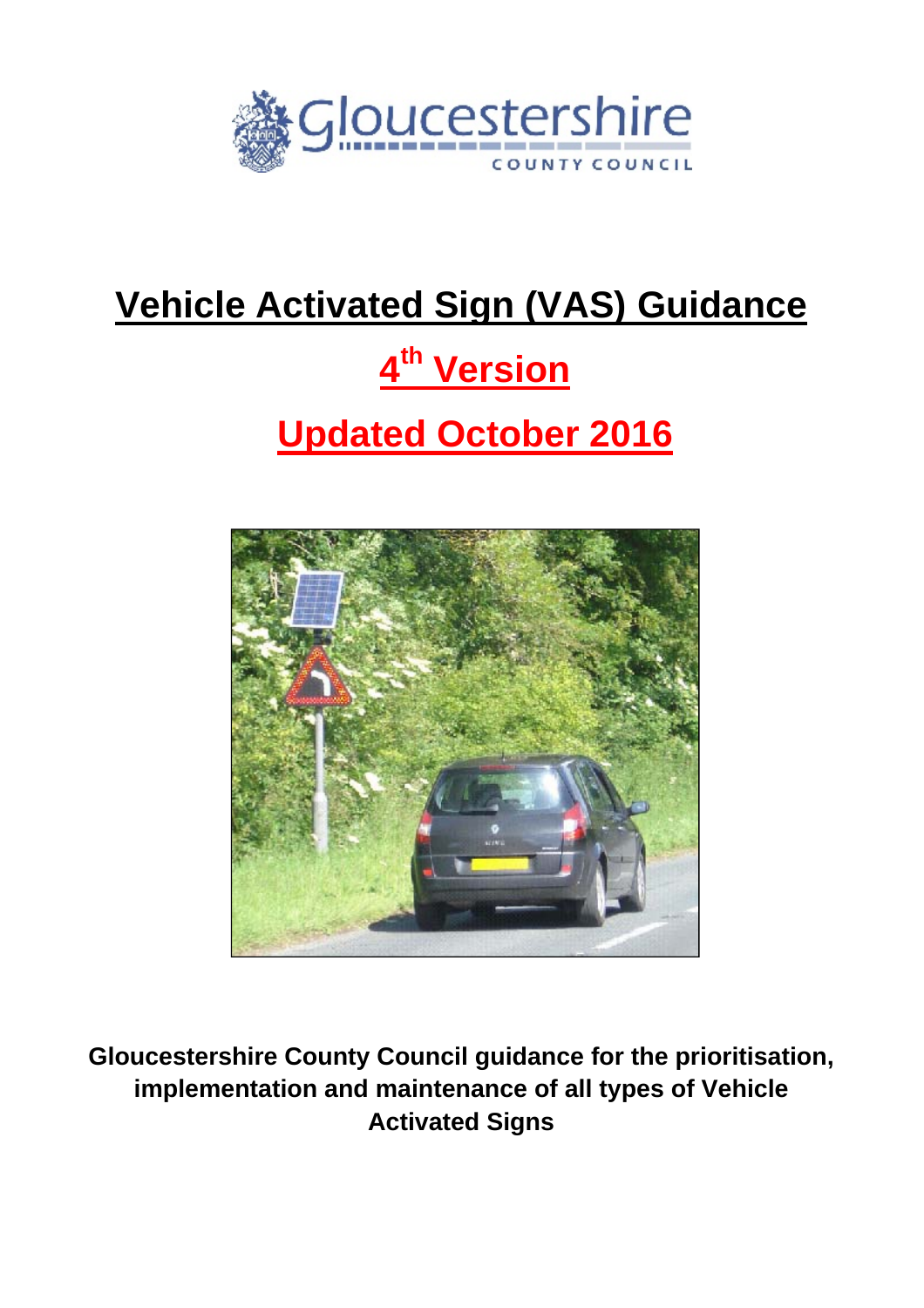

#### **Purpose of guidance**

This guidance and its subsequent updates have been established to guide officers in the selection of sites for appropriate use of Vehicle Activated Signs (VASs) within Gloucestershire. National guidance covering the installation of VAS is given in Department for Transport (DfT) Traffic Advisory Leaflet 1/03 (March 2003). The 2016 update of this guidance provides additional guidance on the use of mobile VASs to promote a consistent approach to VAS provision throughout the county.

### **Background**

VASs have been developed to address the problem of inappropriate speeds in locations where conventional signing and/or enforcement has not been effective. The signs are one of a range of measures that should be considered but are in addition to, and not an alternative to conventional signing. The signs appear to be effective in reducing vehicles speeds particularly those of the faster drivers who contribute disproportionately to the collision risk, without the need for enforcement such as safety cameras, or where a camera would not be cost effective or appropriate. Gloucestershire County Council has developed this guidance to ensure that VASs do not become overused and that they remain an effective tool where there are speed management issues.

Whilst VAS use has been recognised as beneficial both nationally and within the County, no national policy currently exists in order to guide officers on how to manage the considerable number of requests for new VASs. Officers are under pressure to consider many sites, particularly where Parish or Town Councils are willing to part fund or even fully fund their installation. There is a concern that without robust guidance on their installation, the signs will become over used and therefore have a reduced impact on drivers. This would have an effect across all sign locations and particularly in those areas where VASs are most justified.

DfT guidance indicates that VAS should be considered only

- where there is a collision problem at the site
- and the collisions are associated with inappropriate speeds

In addition, within Gloucestershire it is also appropriate to consider

- The number of vehicles using the road as there is a likelihood that the risk may well increase with higher number of users
- Any environmental concerns related to the site schools, community facilities, community severance, vulnerable users etc.
- When road layout (bends/crossroads) and seasonal issues (ice/deer etc) need addressing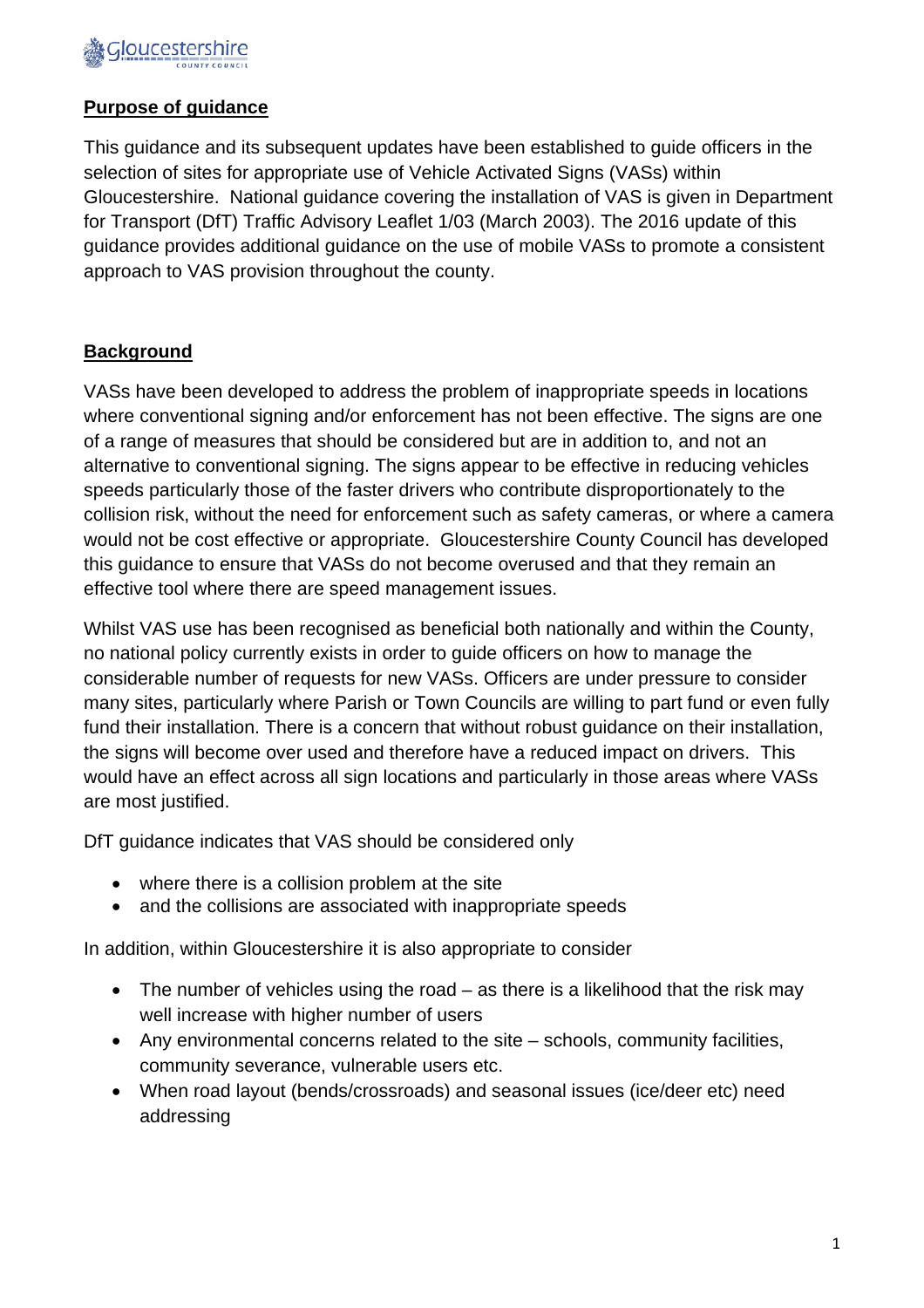

Local communities are increasingly taking on more responsibility for their surrounding environment and want to take a more pro-active role in tackling issues such as inappropriate speed. The revised guidance ensures that where practicable and appropriate, communities can make use of the equipment available on the market to help themselves. Where communities do want to become involved in localised schemes the first point of contact should be their local County Councillor who may be able to advise on the support available to take the proposals further.

# **Types of VAS**

The signs generally fall into 3 categories,

1) Speed enforcing signs that flash up an appropriate speed roundel and may include an accompanying warning (typically SLOW DOWN)



The VAS should be located inside the limit to which the flashing roundel is associated. It is noted that particular success may be achieved by locating such signs as a reminder shortly after the terminals. However, they should not be used to effectively repeat the speed limit throughout a long section of route. This type of VAS should not be relied upon solely in the absence of other measures

2) Signs warning of a hazard eg 'sharp bend', 'road narrows, 'junctions' etc.



These are by their nature highlighting an issue that engineers have already deemed as a risk on the public highway, either through engineering judgement or through collision records associated with the specific location. They should not replace existing conventional signage but should supplement it. They should not be used until conventional signage has been tried. There should be evidence of the misjudgement of speed and should be used at higher risk sites where the consequence may be significant (e.g. exiting the carriageway)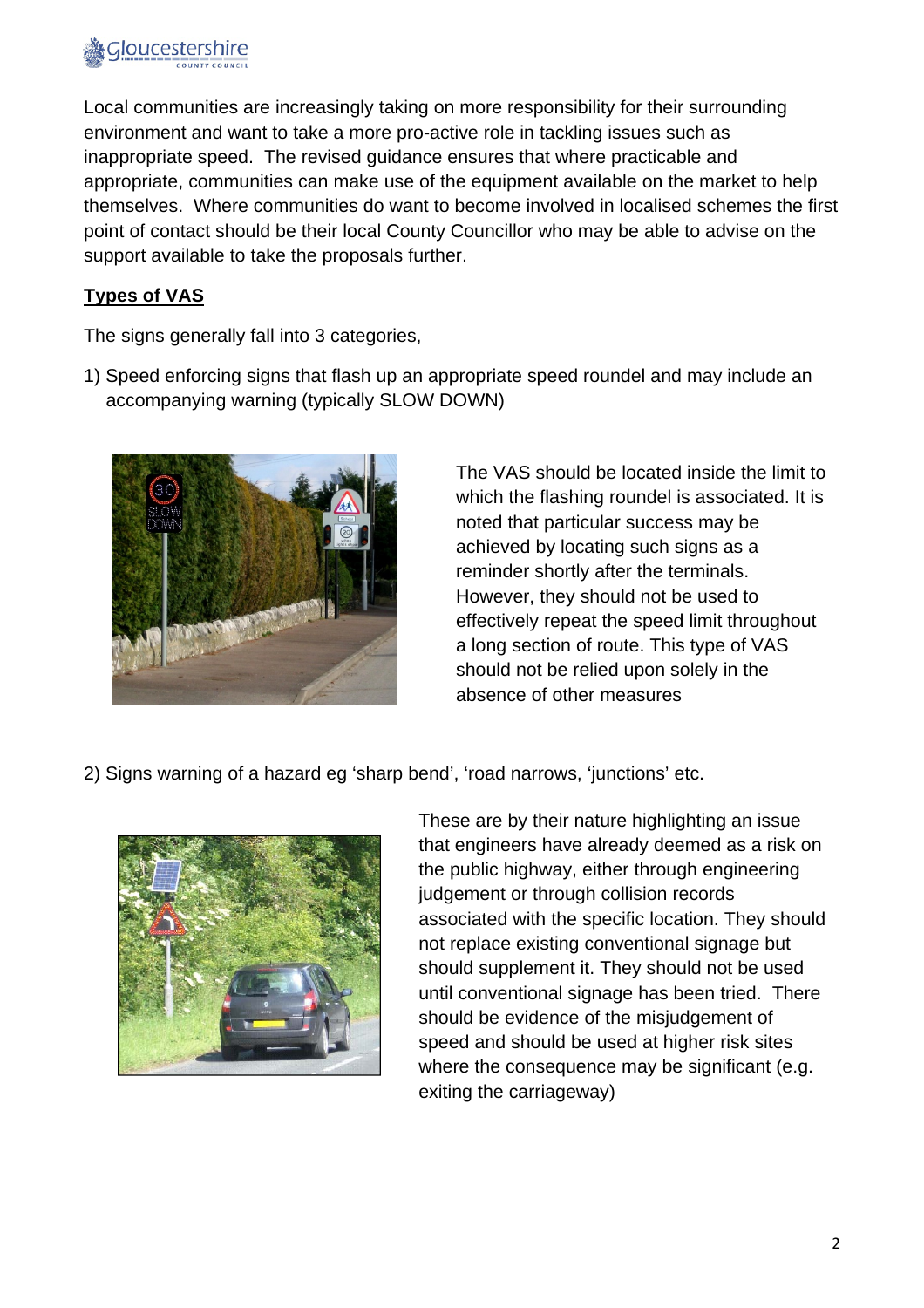

3) SIDS (Speed Indicating Devices) i.e. signs displaying actual vehicle speeds.



These are not presently authorised road traffic signs on the Public Highway and their use is limited to highway information only. This limits their use to non-permanent signage (mobile) and to limited time periods in varied locations, generally to support a specific area based road safety campaign. SIDS do not by themselves inform motorists if they are complying with the law and do not relate to a specific hazard. The Road Safety Partnership manage requests for these signs and will continue to work with Parishes on these types of campaigns. It should be noted that this type of sign is not always effective in reducing vehicle speeds and in some locations it can have the opposite effect of causing some vehicles to speed up (e.g. drivers who want to see how high the number will go).

#### **Other Sign Information**

The trigger speed for activating any of these types of VAS will need to be predetermined according to the nature of the site and the proposed VAS. For example, where speed roundel VASs are installed, the threshold speed should normally be set at 10% above the designated speed limit. This will need to be assessed on a case by case basis depending on the individual site circumstances.

Where possible, the VAS sign should also have data collection capability to allow ongoing monitoring of vehicle flows and speeds. This would help in assessing whether introduction of the sign has been successful and could support any continuing requests for the site to remain in effect. Other data would still need to be considered such as impact upon collisions. Depending upon how the sign has been funded (see section on VAS Funding), there may also be a requirement to evaluate the success of the sign.

### **Types of VAS site**

#### 1) Permanent

A permanent VAS site would be where the sign is permanently fixed to a lamp column or other suitable post on the highway network. The siting of permanent VASs should be led by collision data and only installed as part of a road safety improvement scheme. The site should meet with the criteria set out in this guidance for permanent signs (Appendix 1). These signs are likely to be speed enforcing signs or hazard warning signs.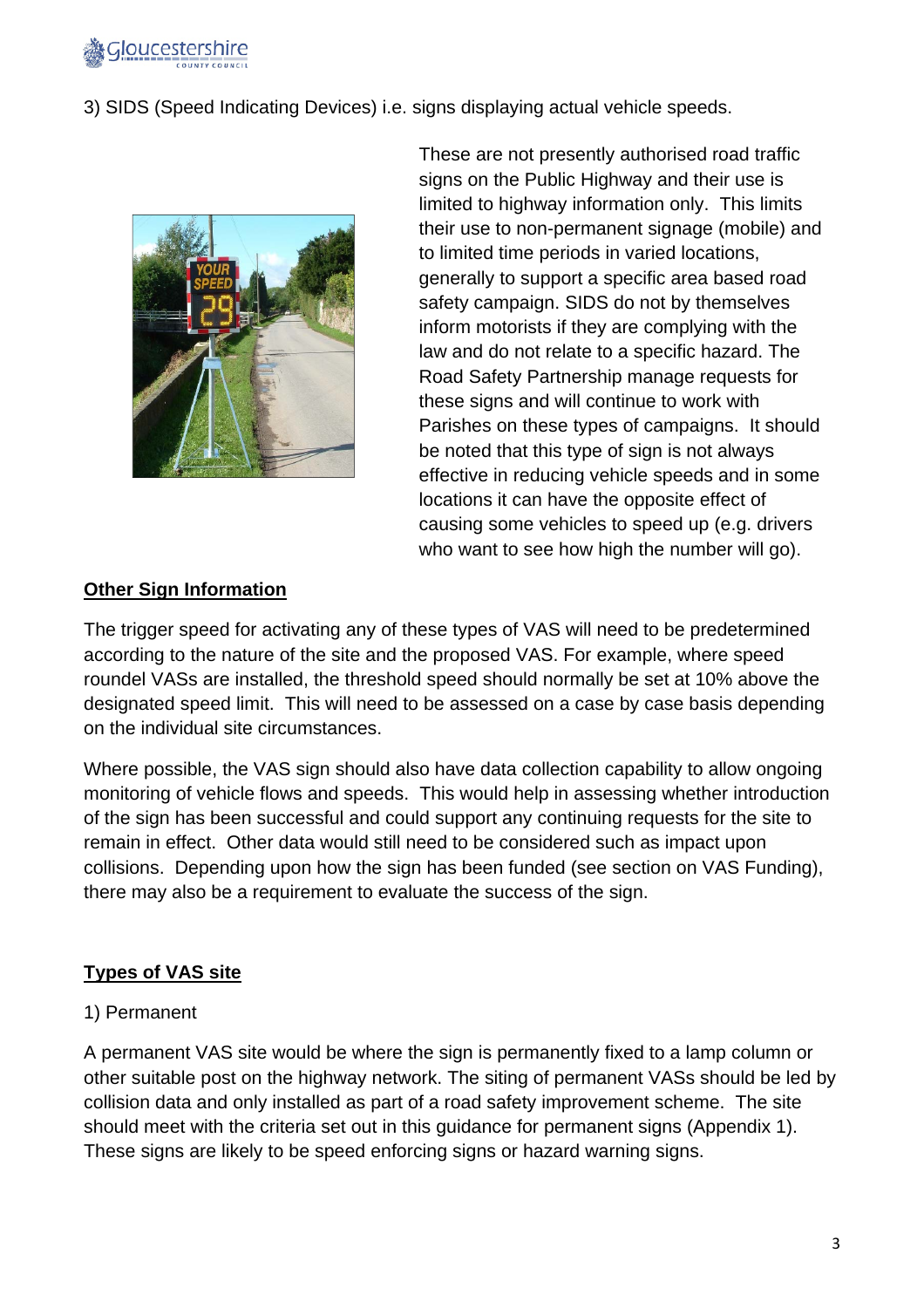

#### 2) Mobile

Mobile VAS sites may include the following;

- Signs mounted temporarily on existing street furniture (e.g. lamp column or post)
- Signs mounted temporarily on temporary fixtures (e.g. tripod)

Mobile VAS sites can be useful, particularly where there is local community desire to address actual or perceived speeding issues and where sites do not always meet the criteria for a permanent VAS site.

However, in order to avoid a proliferation of VAS signs on the network, which could reduce overall effectiveness, the sites should still meet the criteria set out in this guidance for the use of mobile VASs (Appendix 2). In the majority of cases, these signs should only be the type of speed enforcing signs.

As well as meeting either the permanent or mobile assessment criteria, there are also further considerations that need to take place such as how long the speed limit has been in force and how the sign might be powered. Further information on this can be found in Appendix 3. This could mean that the location could meet with the assent criteria but there may be other constraints that make the site unsuitable for a VAS sign.

### **Ongoing Maintenance**

The ongoing maintenance of VASs provides a significant burden on revenue budgets. The installation of permanent signage should recognise this in the initial set up with a commuted sum to be included in the set up costs to provide for some of the ongoing maintenance costs. Where mobile VASs are purchased by local communities, the ongoing costs of maintenance will remain with the local community.

# **End of Life**

Financial pressures on local authorities have meant that highways maintenance budgets have been reduced to covering only the basic level of highway services. There is currently no budget for maintaining the existing VASs and the Council has taken the view that when a VAS breaks down or is damaged an assessment will be made as to the need of the sign with the aim of reducing the overall stock of VAS on the County's road network.

For example, if a sign has only recently been installed and is damaged in a collision, there may be a case for us to consider replacing it. However, if the sign has reached the end of its life but there is still a collision/speeding problem then it may suggest the sign is not the most suitable option for the location and it may be taken away. Whilst this may not be a popular decision for the local community, we must reiterate the need to ensure the most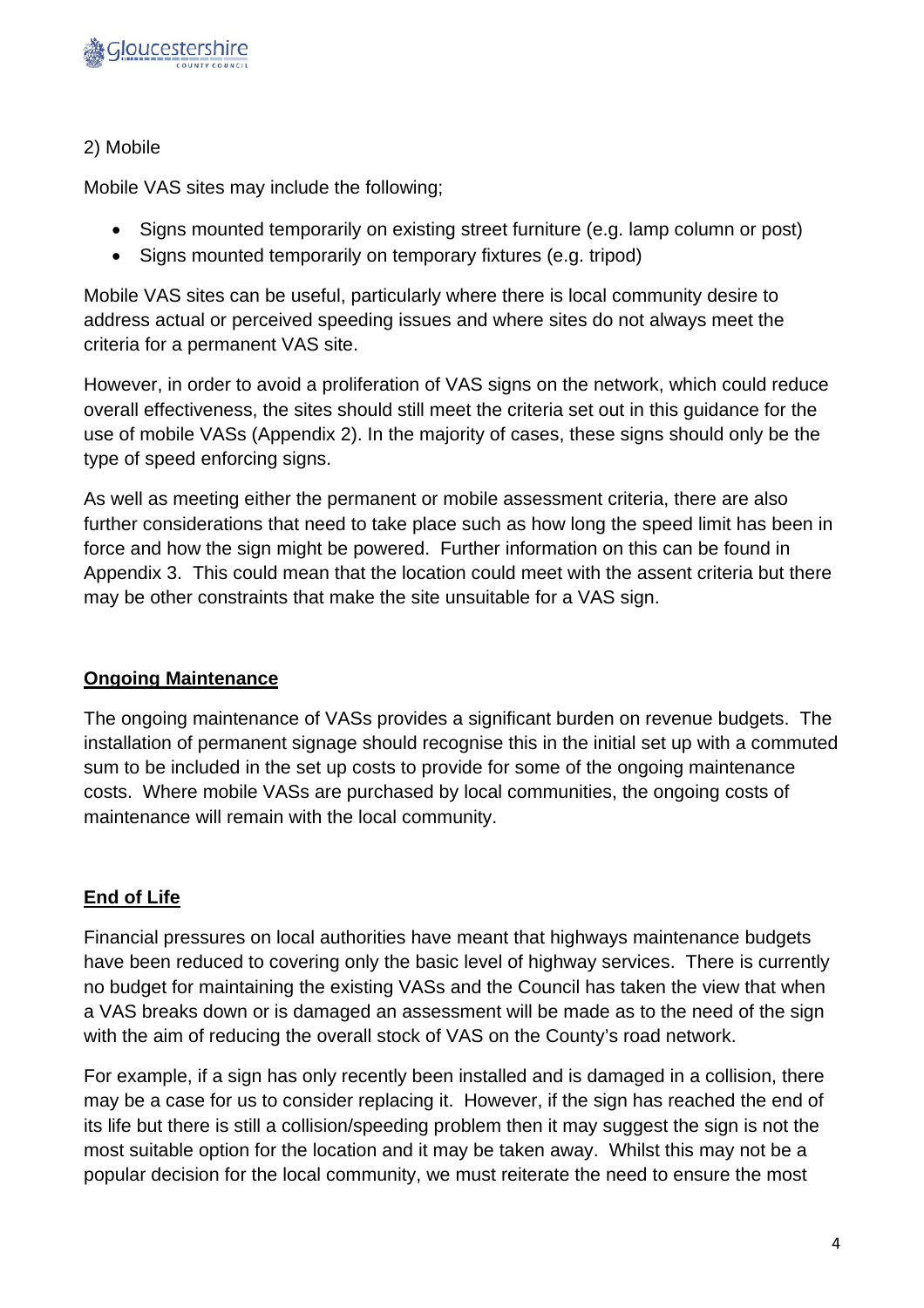

appropriate use of VASs in order to maintain their effectiveness. It is not the intention to review existing locations against the updated guidance.

## **Funding for VASs**

Since their emergence on the County's highways, Parish and Town Councils have become increasingly keen to either part or fully fund a VAS in a location of their choosing. There have also been cases of individuals wishing to personally fund a VAS at certain sites. Whilst it is recognised that in many instances such contributions are key to securing funding for a VAS, it should be made known to the contributor at the earliest stage that all proposed sites, regardless of contribution will need to meet the County's VAS assessment criteria.

As permanent signage will only be implemented at sites with a proven collision history and as part of a road safety improvement scheme, funding is most likely to come from the priority assessment process for capital funding. However, funding from sources outside the County Council capital budget (e.g. Highways Local, Community Offer, Parish/Town Council, developer) could improve the likelihood of a scheme progressing.

The County Council does not have a budget to fund mobile VAS sites and it is expected that this type of VAS will be funded by the local community (this could include Highways Local, Community Offer, Parish/Town councils). It is not just the cost of the sign that needs to be considered but also the costs of installing suitable posts if there is not already something suitable on site and any associated design work that goes with this such as collection of utility company STATS information. It should be noted that just because a community is able to fund a VAS it does not mean they will automatically get one – it must still pass the appropriate VAS criteria.

### **VASs and new developments**

Prior to this 2016 update, it had become popular for developers to suggest the implementation of VASs as part of s106 agreements or as part of planning gain with any proposed sites needing to meet the criteria as best as possible. However, given that any permanent signs must now have a proven collision history this will not be possible. All developments should now be designed so that the need for a VAS is reduced. Should it become apparent during the development of a site that there are problems relating to collisions or speeds, this should be addressed through the planning process. It is anticipated that developers should seek to engineer out any potential speed or collision issues and therefore it is important that road safety reviews are undertaken at key points and any recommendations followed.

Once a development has been adopted, the processes set out in this guidance should be followed should there be a request for a VAS.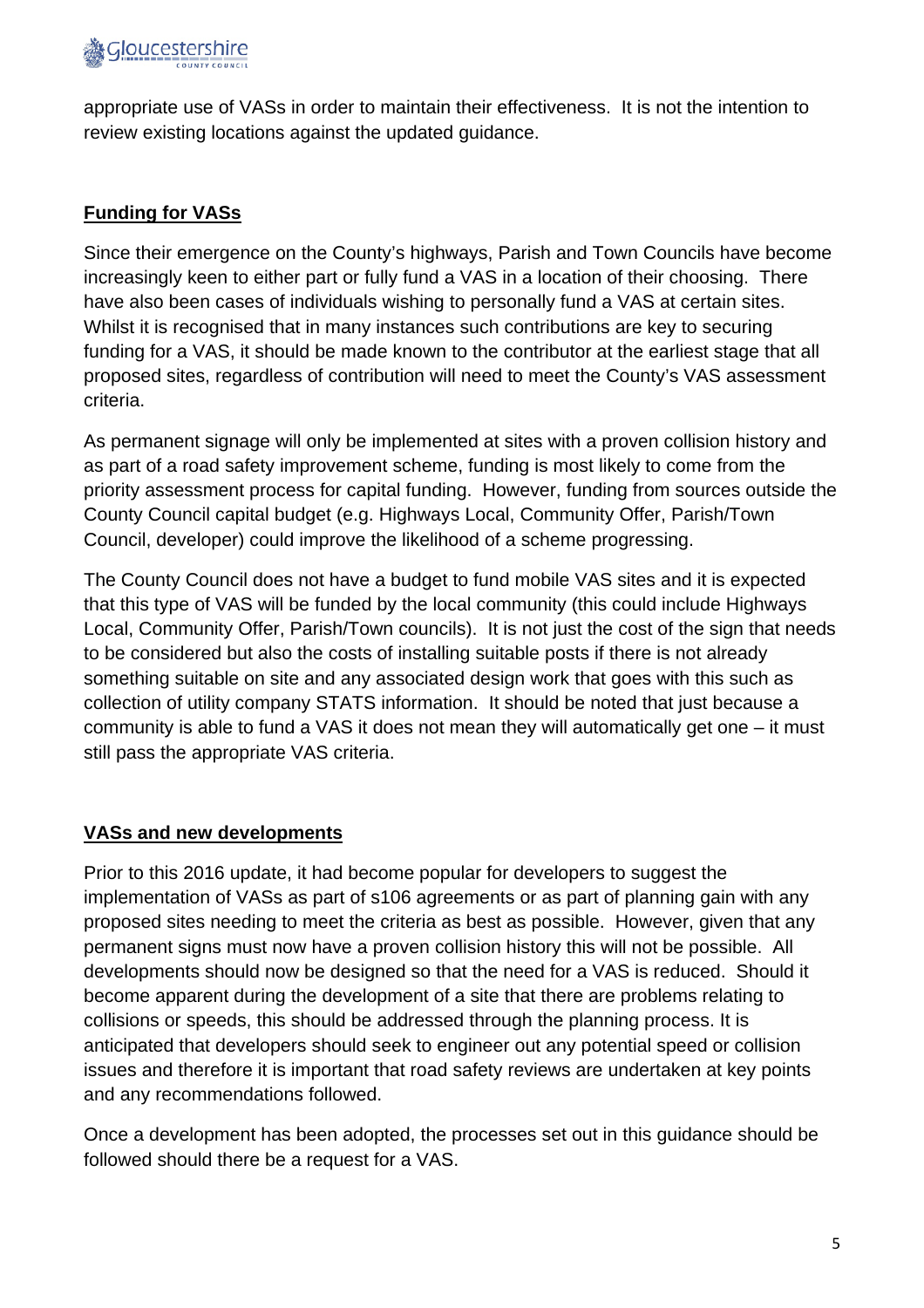

#### **VASs and local communities**

It is recognised that local communities can play a vital role in raising awareness in their area regarding speeding concerns. As such this guidance recognises that a community may wish to have more than one site for their mobile VAS so that it can be moved around to maximise effectiveness. In this case each site should meet with the assessment criteria. It may also be that the 'community' comprises more than one Parish and we recognise the benefits of this in terms of sharing costs and being able to move a sign around between several sites.

It is also recognised that communities may want to take control over the use of their mobile sign and this will usually be acceptable to the County Council providing that the community have an understanding of the implications of this. As the local Highway Authority we have a duty to maintain a safe network and this includes making sure signs are suitably located so as not to pose a risk to road users (e.g. mounting height of a sign). In addition, we need to be sure that anyone working on our network is suitably trained and has an understanding of health and safety requirements associated with installation/removal of a VAS.

As such we would require that any local community (normally a Parish/Town Council but consideration would be given to other groups in the more urbanised areas) who takes on full responsibility for all aspects of their mobile VAS signs up to the agreement in Appendix 4. Alternatively, there may be an option available whereby a community can buy in the resource of the local highway contractor to carry out some of the work such as the putting up and taking down of the signs. The local community will still retain all ownership and maintenance liabilities for the sign.

Local communities may wish to approach their local County Councillor for support for their scheme as they may be able to help with promotion to the wider surrounding community.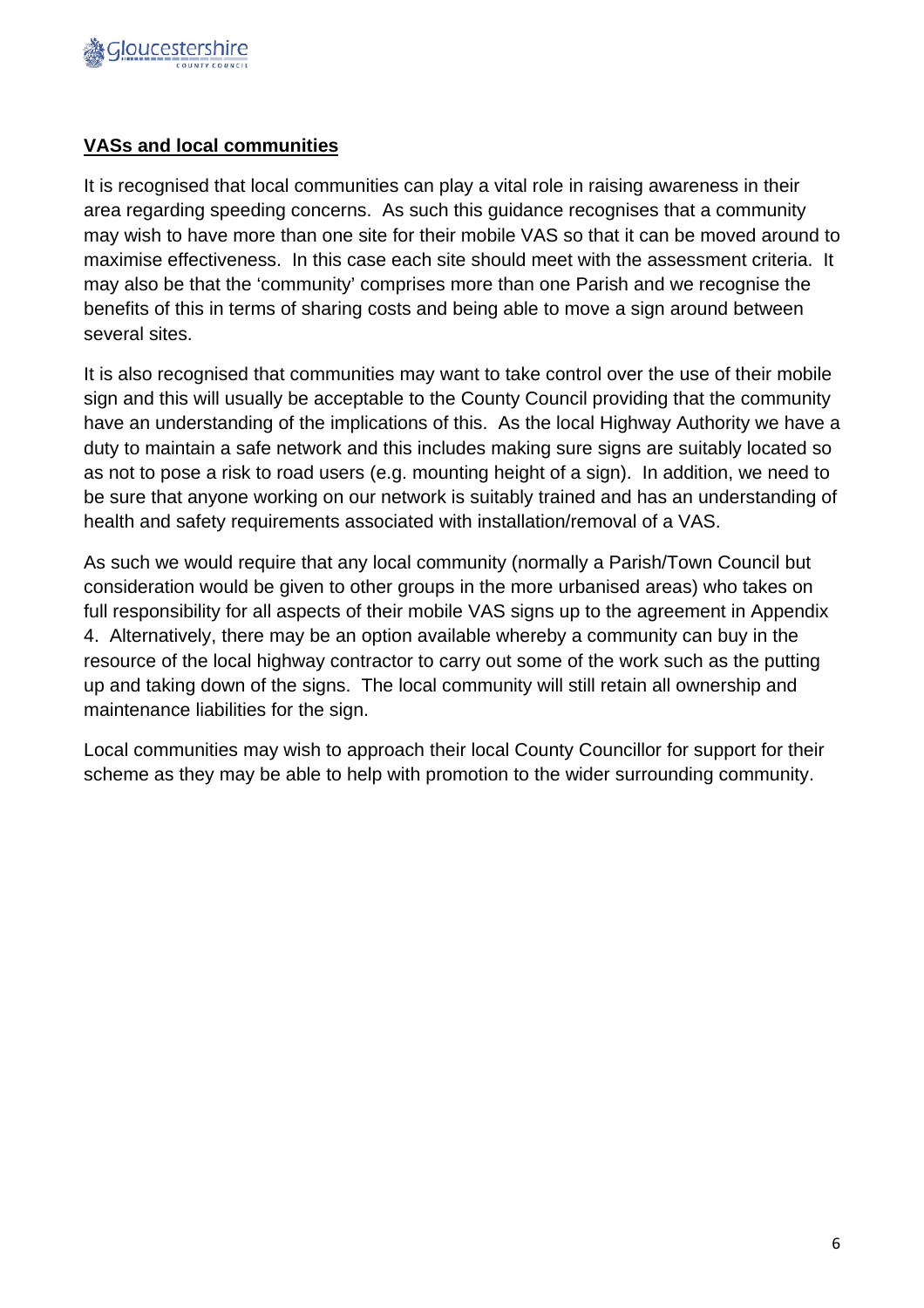

# **Appendices**

- Appendix 1 Assessment criteria for permanent VAS sites
- Appendix 2 Assessment criteria for mobile VAS sites
- Appendix 3 General considerations for VAS sites
- Appendix 4 Local Community Mobile VAS Agreement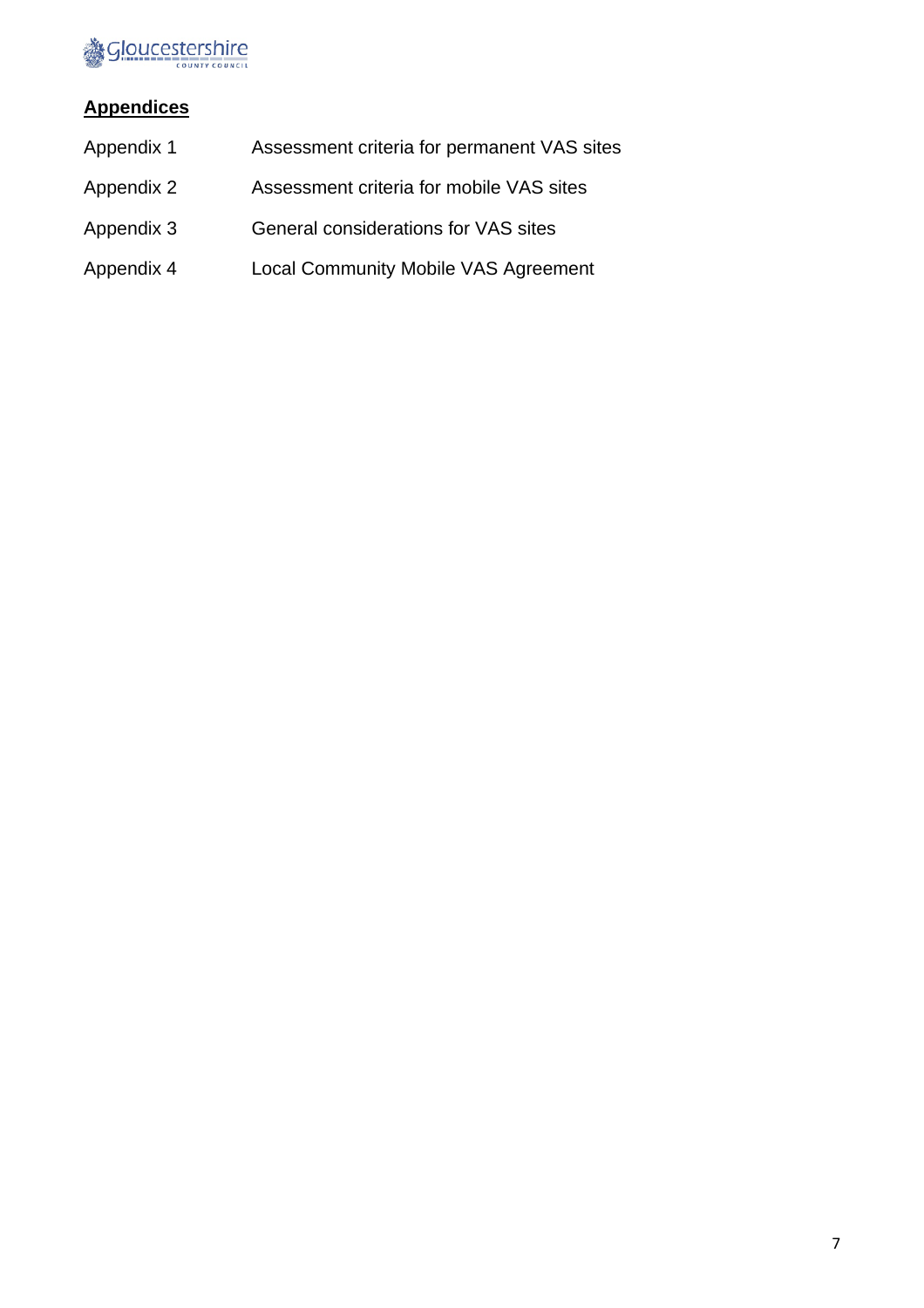

#### **Assessment Criteria for permanent VAS sites**

Site Location:

Easting: Northing:

Posted Speed Limit:

Date of assessment:

Assessor:

Four criteria have been established (below): Collisions, speeds, traffic volume and environmental concerns. The site must meet the criteria for collisions and traffic speeds and should also meet at least one of the other two criteria

1) **Collisions (reported and taken from Police database) -** the site should have a **collision score of at least 5 within 500m (250m in either direction along the road)** of the proposed location, over the preceding **3 years**. The weighted score should be applied to collision injury severity as detailed below:

| Injury type:    | <b>Weighted Score</b> | <b>Number of</b><br>collisions | <b>Score</b> |
|-----------------|-----------------------|--------------------------------|--------------|
| Slight          |                       |                                |              |
| Serious & Fatal | 3                     |                                |              |
|                 |                       | <b>Total Score:</b>            |              |

For example, a site with two recorded collisions resulting in slight injuries and one serious or fatal over the preceding 3 years would meet this particular criteria, as would a site with one fatal and one serious. A weighted score of 5 would ensure that the location has a real collision risk associated with it and not a perceived one. It should be noted that when it comes to assessing collision type, officer discretion should be used in relation to the specifics of the why the collision happened (i.e. was it speeding / drunk driver etc) and what impact this has on the assessment.

*Outcome: Criteria met / not met*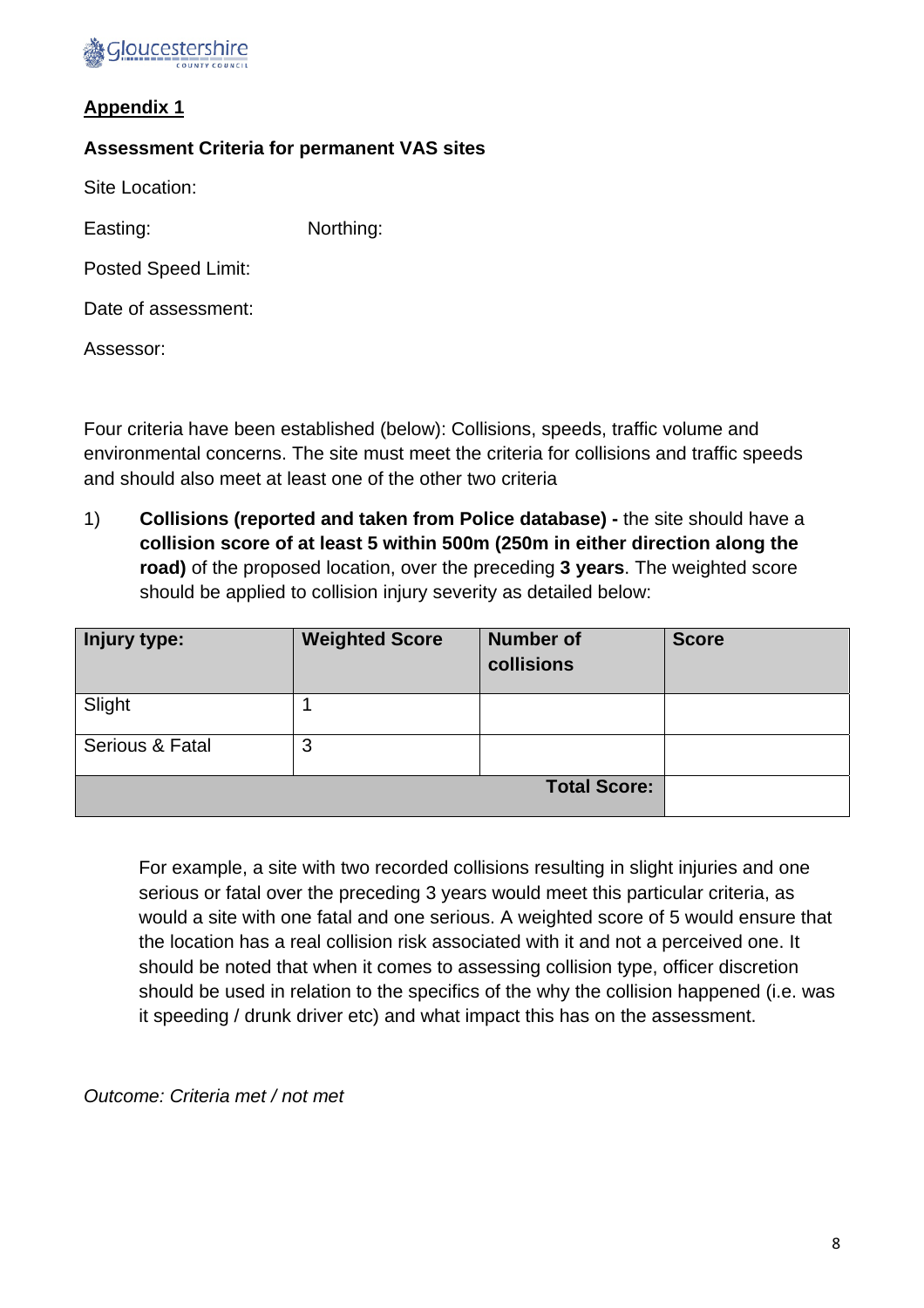

2) **Speeds** – the site should have an **85th percentile speed above ACPO limits; (**Association of Chief Policy Officers), i.e. 15% of drivers would be exceeding ACPO levels (= speed limit +10% +2mph). Without a recognised speed problem there is little benefit in reinforcing the speed limit. Thresholds are 35mph (in a 30mph limit), 46 (40mph limit), 57 (50mph limit) or 68 (60mph limit).

85<sup>th</sup> percentile speed:

Date data collected:

How was data collected:

*Outcome: Criteria met / not met* 

3) **Traffic Flows** – more than 4000 vehicles per day (24hr 2-way) should use the site. With low traffic flows, associated risk is likely to be reduced.

|                     | Site: |     |       |
|---------------------|-------|-----|-------|
|                     | N/R   | S/B | Total |
| <b>Total volume</b> |       |     |       |

*Outcome: Criteria met / not met*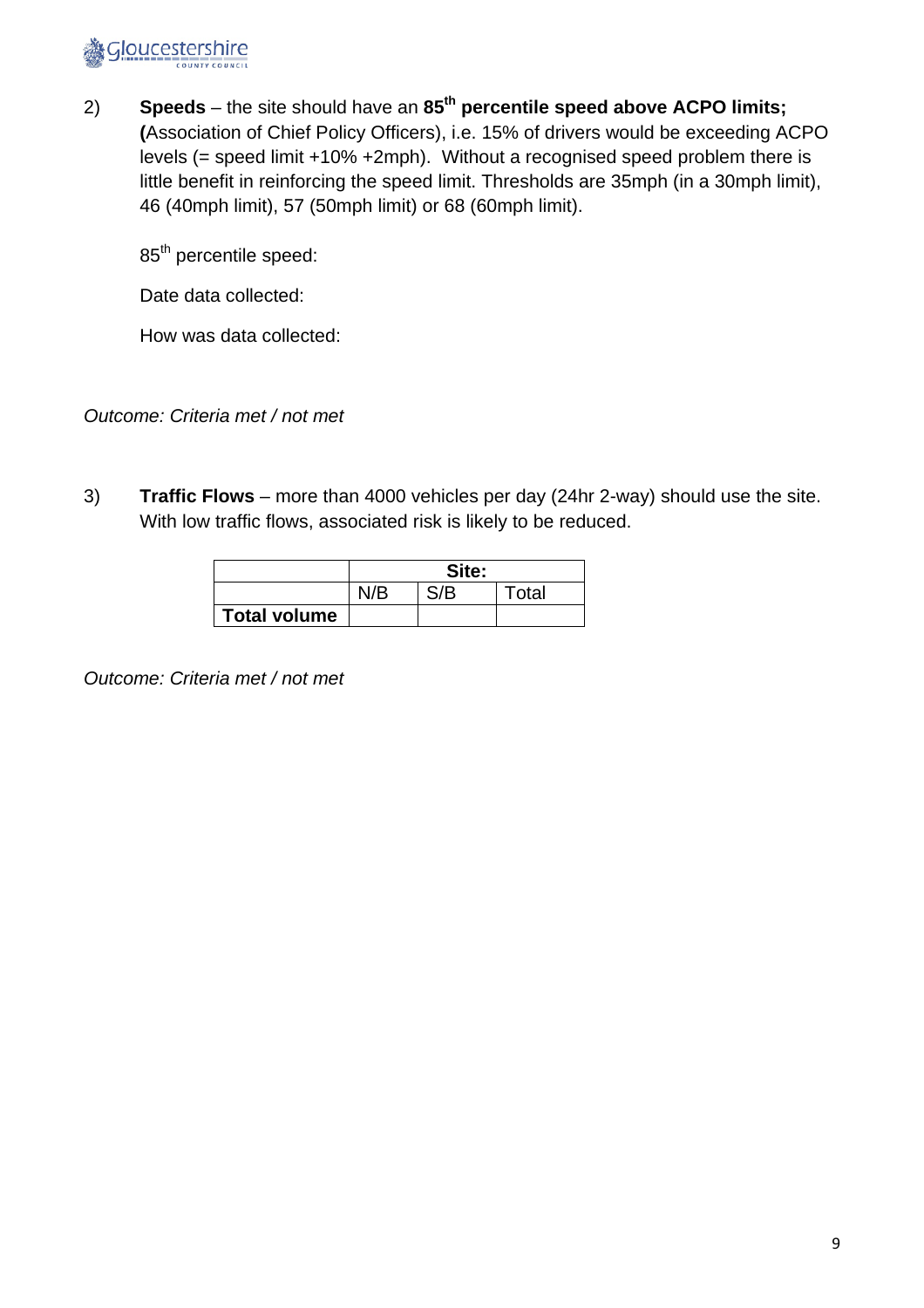

4) **Environmental Concerns** – the site should have **an environmental weighted score of at least 5 within 1km (500m in either direction along the road)** of the proposed location. The weighting policy is detailed below:

| <b>Environmental concern:</b>                 | Weighting           | <b>Present at</b><br>site |
|-----------------------------------------------|---------------------|---------------------------|
| School/College/Nursery(s)                     | 3                   |                           |
| <b>Nursing Home</b>                           | $\overline{2}$      |                           |
| Community facility(s) (local                  | $\overline{2}$      |                           |
| shop/church/village hall etc)                 |                     |                           |
| Well used formal / informal crossing point(s) | $\overline{2}$      |                           |
| Vulnerable users / insufficient footway       | $\overline{2}$      |                           |
| Significant number of 'damage only' accidents | $\overline{2}$      |                           |
| Isolated / community severance                | 1                   |                           |
|                                               | <b>Total score:</b> |                           |

For example, a village with a school and a well-used crossing point would score 5 and meet this particular criteria (4 points). With no concerns recognised by officers there is a reduced need for VAS installation.

*Outcome: Criteria met / not met* 

#### **Final Score: Assessment criteria met / not met**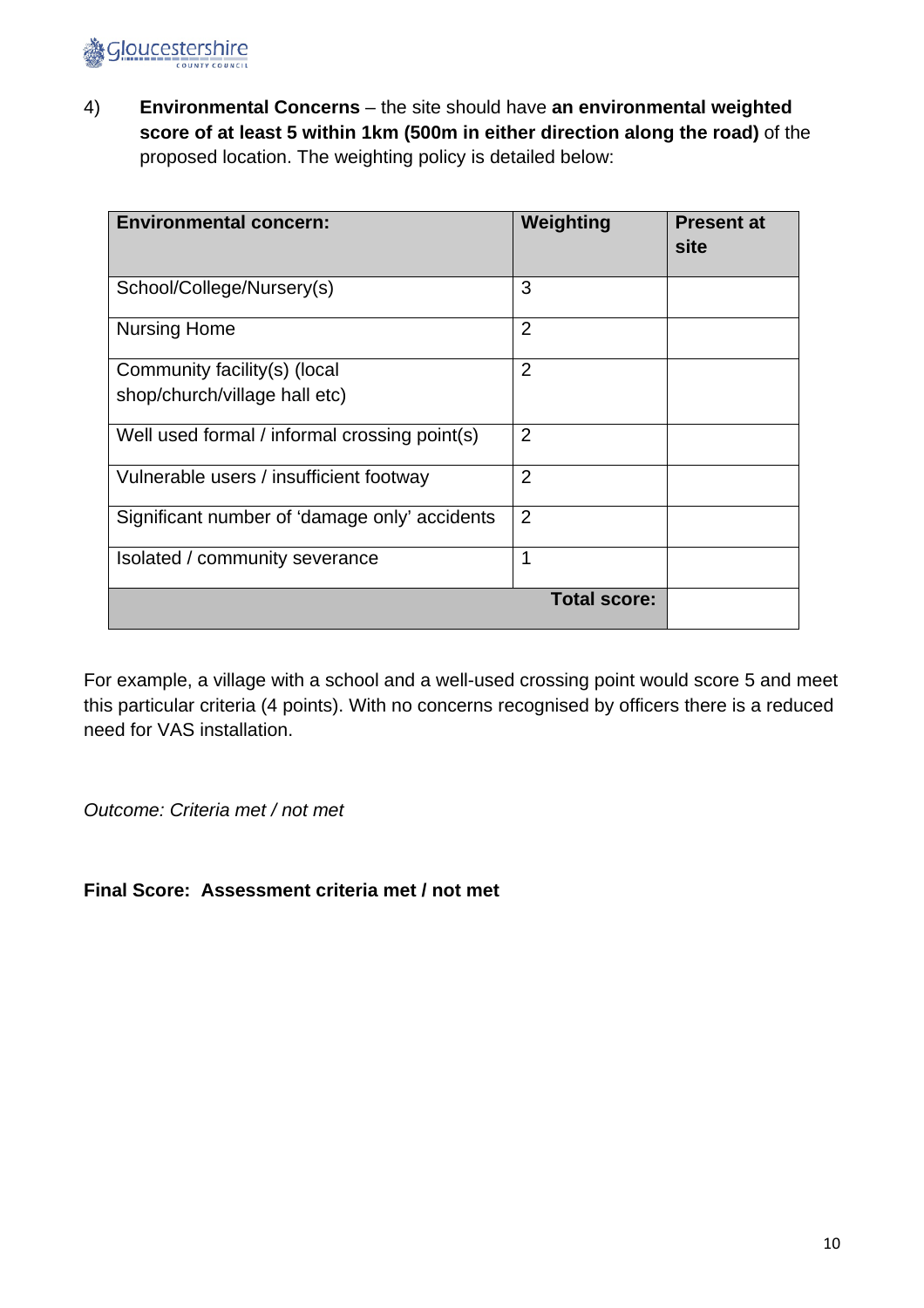

#### **Assessment Criteria for Mobile VAS sites**

Site Location:

Easting: Northing:

Posted Speed Limit:

Date of assessment:

GCC Assessor:

There are 5 criteria for a mobile VAS site and the site must pass on speed and community support and should meet 2 of the 3 other criteria. The local community should provide the information in each section and then a GCC officer (Highway Improvement Team) will decide if the criteria have been met, using their discretion where necessary.

#### **1) Speed**

A speed survey should have been undertaken which shows there is non-compliance with the posted speed limit (e.g. this might be a high mean speed compared with the posted limit or a significant difference between the mean and 85<sup>th</sup> percentile speeds)

Mean speed:

85<sup>th</sup> percentile speed:

Date data collected:

How was data collected:

*Outcome: Criteria met / not met* 

### **2) Community Support**

Evidence must be provided that there is community support for the VAS *(please attach)* 

- Consultation results (letter drop, open meeting etc.)
- Letters of support from residents/businesses/local schools
- Parish / Town Council support
- County Councillor support
- Previous engagement with the Road Safety Partnership Community Speedwatch scheme and/ or the road safety speed toolkit
- Action already taken to mitigate speeding concerns
- Engagement with local policing units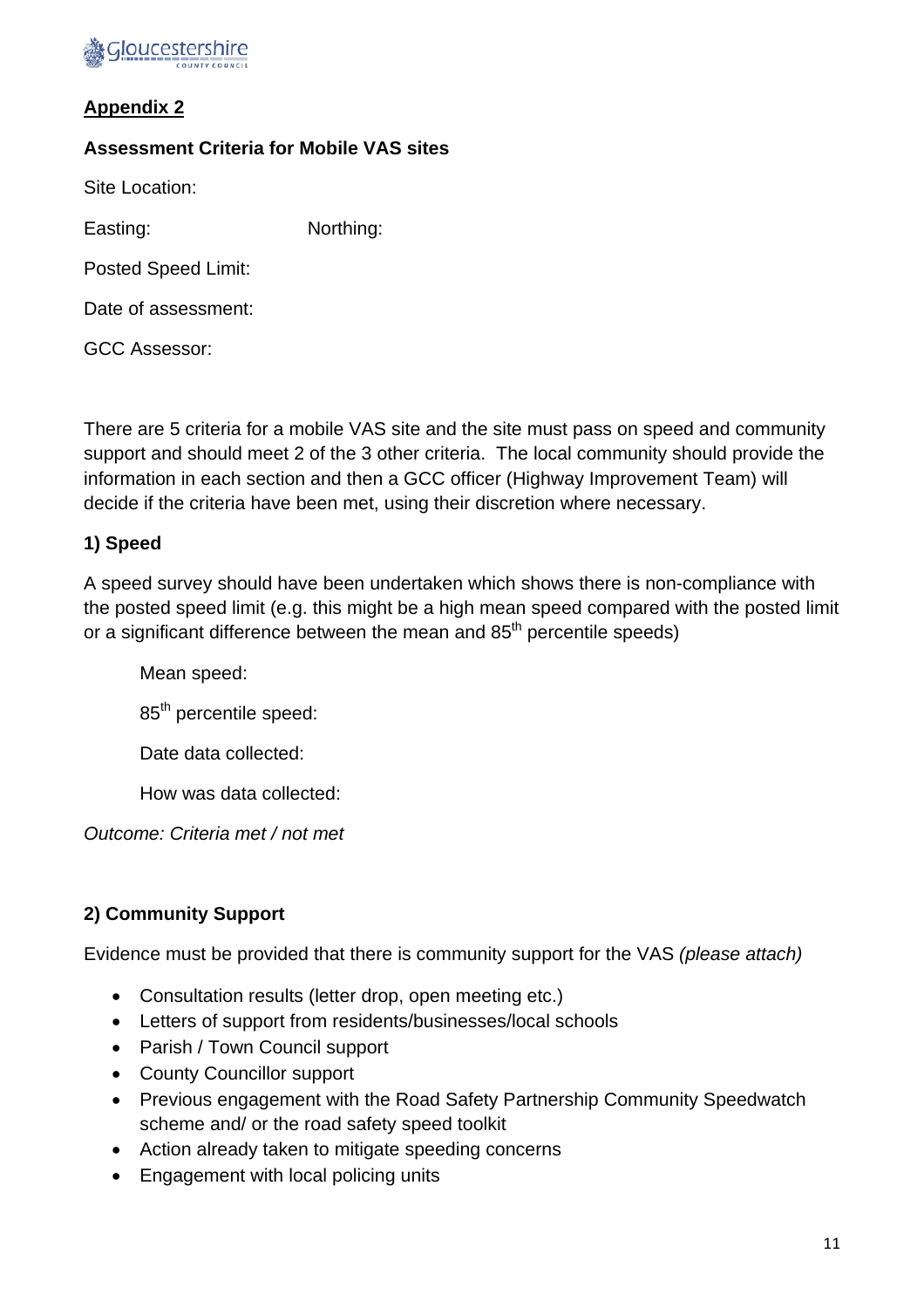

*Outcome: Criteria met / not met* 

# **3) Collision Record**

There should be a proven record of collisions within approximately 500m in each direction of the site. Collision data resulting in personal injury can be found on the Road Safety Partnership website (www.roadsafety-gloucestershire.org.uk/data/incident-map). It is also acceptable to provide data collected locally of collisions resulting in damage only providing there is evidence of how this data was collected.

Provide information here:

*Outcome: Criteria met / not met* 

**4) Traffic Flows** – more than 4000 vehicles per day (24hr 2-way) should use the site. With low traffic flows, associated risk is likely to be reduced.

|                     | Site: |  |       |
|---------------------|-------|--|-------|
|                     |       |  | Total |
| <b>Total volume</b> |       |  |       |

*Outcome: Criteria met / not met*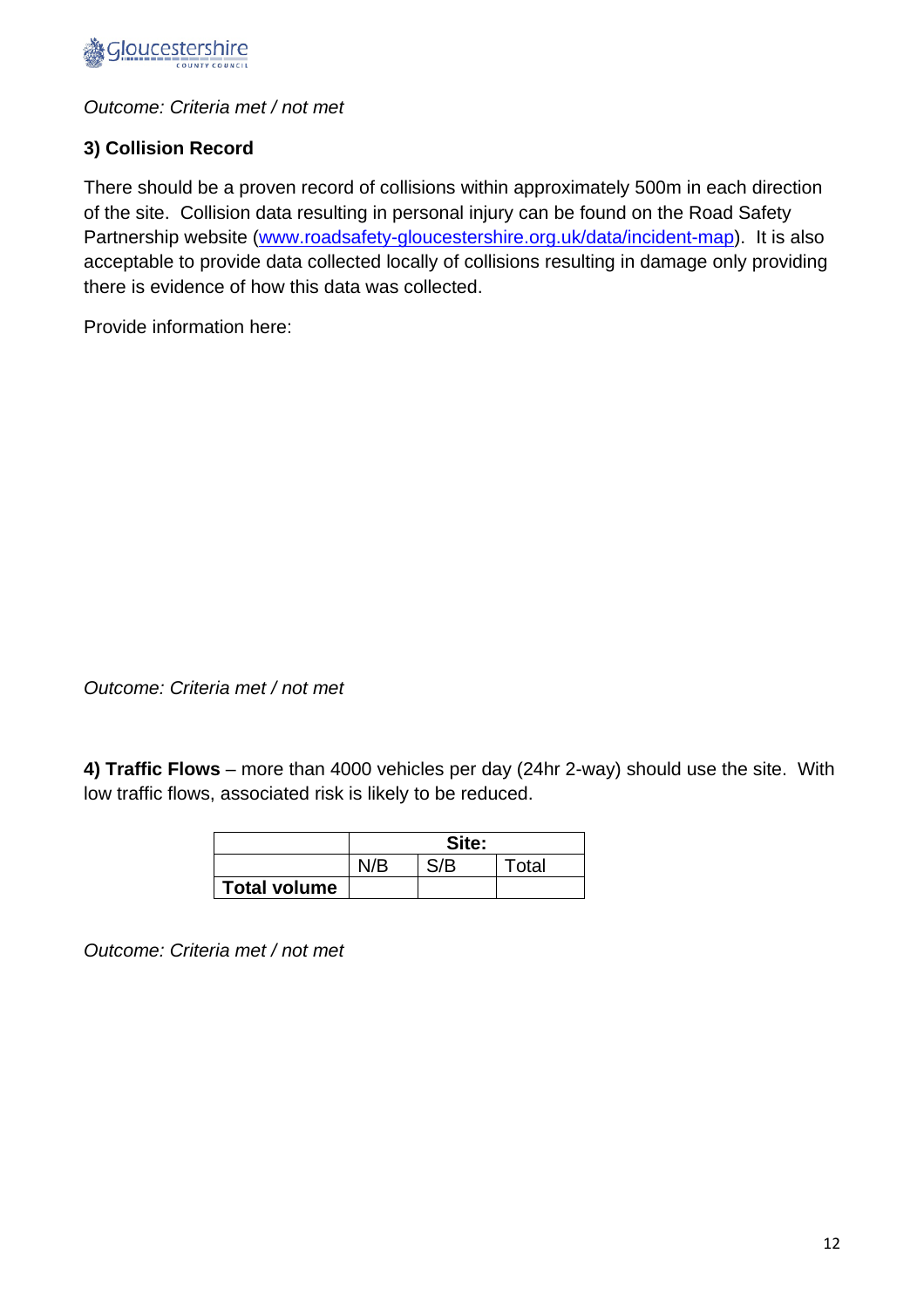

**5) Environmental Concerns** – the site should have **an environmental weighted score of at least 5 within 1km (500m in either direction along the road)** of the proposed location. The weighting policy is detailed below:

| <b>Environmental concern:</b>                 | Weighting           | <b>Present at</b><br>site |
|-----------------------------------------------|---------------------|---------------------------|
| School/College/Nursery(s)                     | 3                   |                           |
| <b>Nursing Home</b>                           | $\overline{2}$      |                           |
| Community facility(s) (local                  | $\overline{2}$      |                           |
| shop/church/village hall etc)                 |                     |                           |
| Well used formal / informal crossing point(s) | 2                   |                           |
| Vulnerable users / insufficient footway       | $\overline{2}$      |                           |
| Significant number of 'damage only' accidents | $\overline{2}$      |                           |
| Isolated / community severance                | 1                   |                           |
|                                               | <b>Total score:</b> |                           |

For example, a village with a school and a well-used crossing point would score 5 and meet this particular criteria (4 points). With no concerns recognised by officers there is a reduced need for VAS installation.

*Outcome: Criteria met / not met* 

#### **Final Score: Assessment criteria met / not met**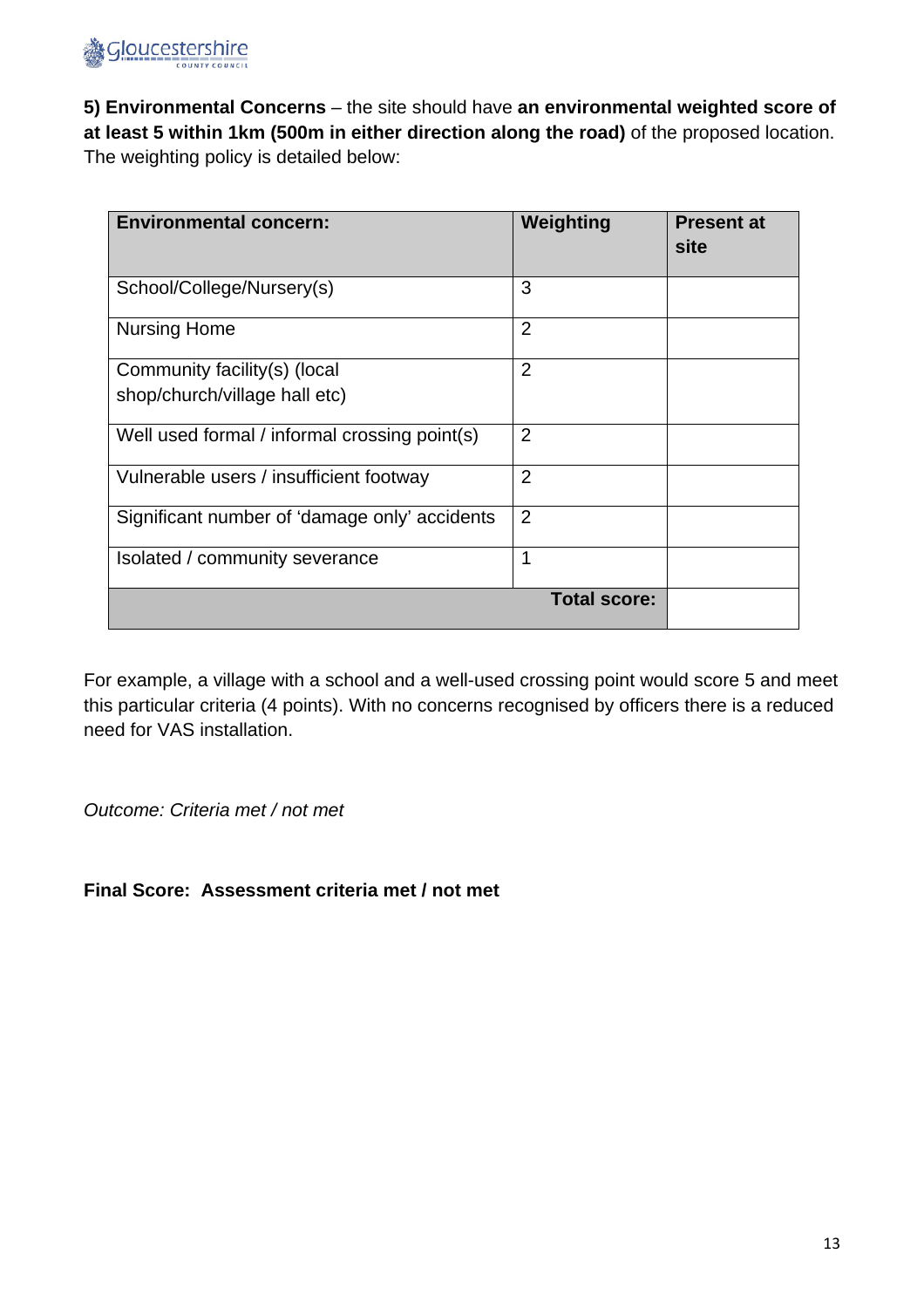

#### **General Considerations for a VAS site**

 $\triangleright$  Has the posted speed limit been altered in the last 12 months?

| No - move to next question | Yes – A VAS should not be considered at this time<br>as the speed limit must be given sufficient time to |
|----------------------------|----------------------------------------------------------------------------------------------------------|
|                            | have an effect                                                                                           |

 $\triangleright$  Have there been any other highway traffic management / speed reducing measures introduced in the area in the last 12 months?

| No - move to next question | Yes – A VAS should not be considered at this time<br>as the traffic scheme must be given sufficient time to<br>have an effect |
|----------------------------|-------------------------------------------------------------------------------------------------------------------------------|
|----------------------------|-------------------------------------------------------------------------------------------------------------------------------|

 Is there a suitable post / lamp column for the sign to be placed on? *It should be noted that any sign with a greater area than 0.62m sq is not normally permitted on a lamp column. Street Lighting approval will be required for all signs placed upon a lamp column* 

| Yes - move to next question                                      | $No - A$ suitable post may need to be installed and<br>any associated costs for this will need to be covered<br>as part of the VAS installation. The cost will depend<br>upon whether a simple post is required or an<br>electrical connection is needed. GCC will be able to<br>advise of current costs at time of request |
|------------------------------------------------------------------|-----------------------------------------------------------------------------------------------------------------------------------------------------------------------------------------------------------------------------------------------------------------------------------------------------------------------------|
| N/A if sign will be placed upon a tripod – move to next question |                                                                                                                                                                                                                                                                                                                             |
|                                                                  |                                                                                                                                                                                                                                                                                                                             |

 $\triangleright$  How will the VAS be powered?

| Solar/Wind     | This is usually only suitable if a south facing aspect  |
|----------------|---------------------------------------------------------|
|                | can be achieved. Can be unreliable                      |
| <b>Mains</b>   | There are ongoing costs associated with a mains         |
|                | powered VAS and a commuted sum will usually be          |
|                | required for this and should be taken into              |
|                | consideration when assessing costs.                     |
| <b>Battery</b> | These are usually used with mobile sites and it is      |
|                | likely that more than one battery pack will be required |
|                | in order that one can be charged up whilst another is   |
|                | on site. Costs of additional and replacement            |
|                | batteries should be taken in to consideration           |

- $\triangleright$  The site/s must meet the following criteria and if this is not possible the site may not be suitable for a VAS.
	- The distance between the edge of the carriageway and the edge of the sign face nearest the carriageway to be not less than 0.75m
	- The height of the lowest edge of the sign above the ground to be not less than 2.15m in the verge/footway or 2.4m in a cycleway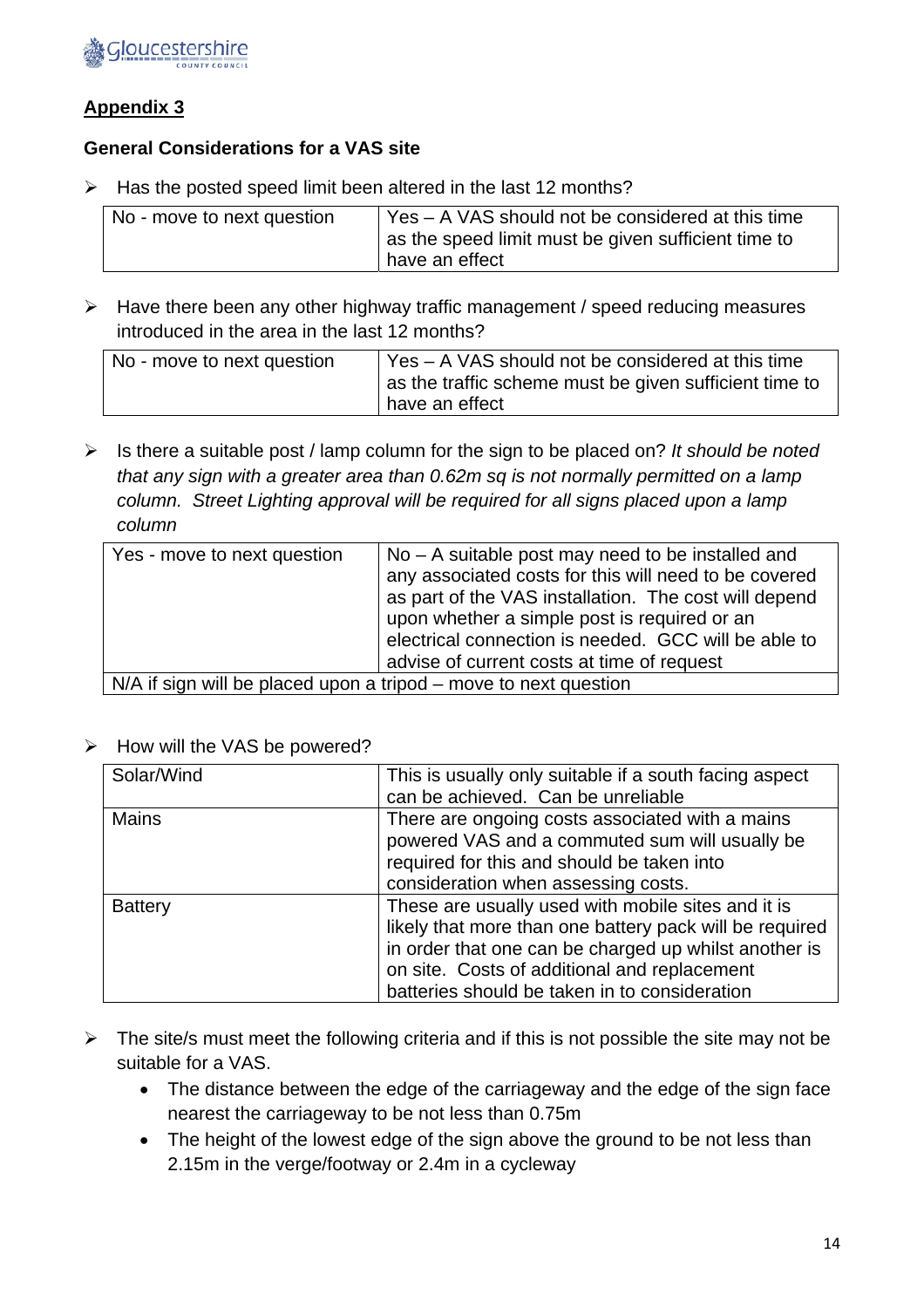

- The sign must not obstruct visibility from side roads / accesses / bridleways
- There must be good forward visibility of the sign as per the table below

| 85 <sup>th</sup> percentile speed of cars (mph) | <b>Minimum clear visibility distances</b><br>(metres) |
|-------------------------------------------------|-------------------------------------------------------|
| Up to $20$                                      | 45                                                    |
| $21 - 40$                                       | 60                                                    |
| 41-50                                           | 75                                                    |
| 51-60                                           | 90                                                    |
| Over 60                                         | 105                                                   |

- The sign should not be visually intrusive from windows of adjoining properties
- There must be no conflict with other signs within the immediate vicinity. In other words, existing signs should not be obscured.
- The sign should not be sited under vegetation which could overhang and obstructed visibility of the sign
- The sign should not overhang the existing highway boundary without the adjoining owners consent
- Signs should be located where risk of vandalism is minimal
- On a road with a 50mph speed limit, a risk assessment will be required to identify if passively safe posts need to be used

Where the site is not considered suitable for a VAS using the above criteria, it may be possible to use a sign on a temporary tripod e.g. on a narrow verge not used as a footway

It should be noted that the County Council as the Highway Authority has final say on the suitability of a VAS site and that decision is final once made.